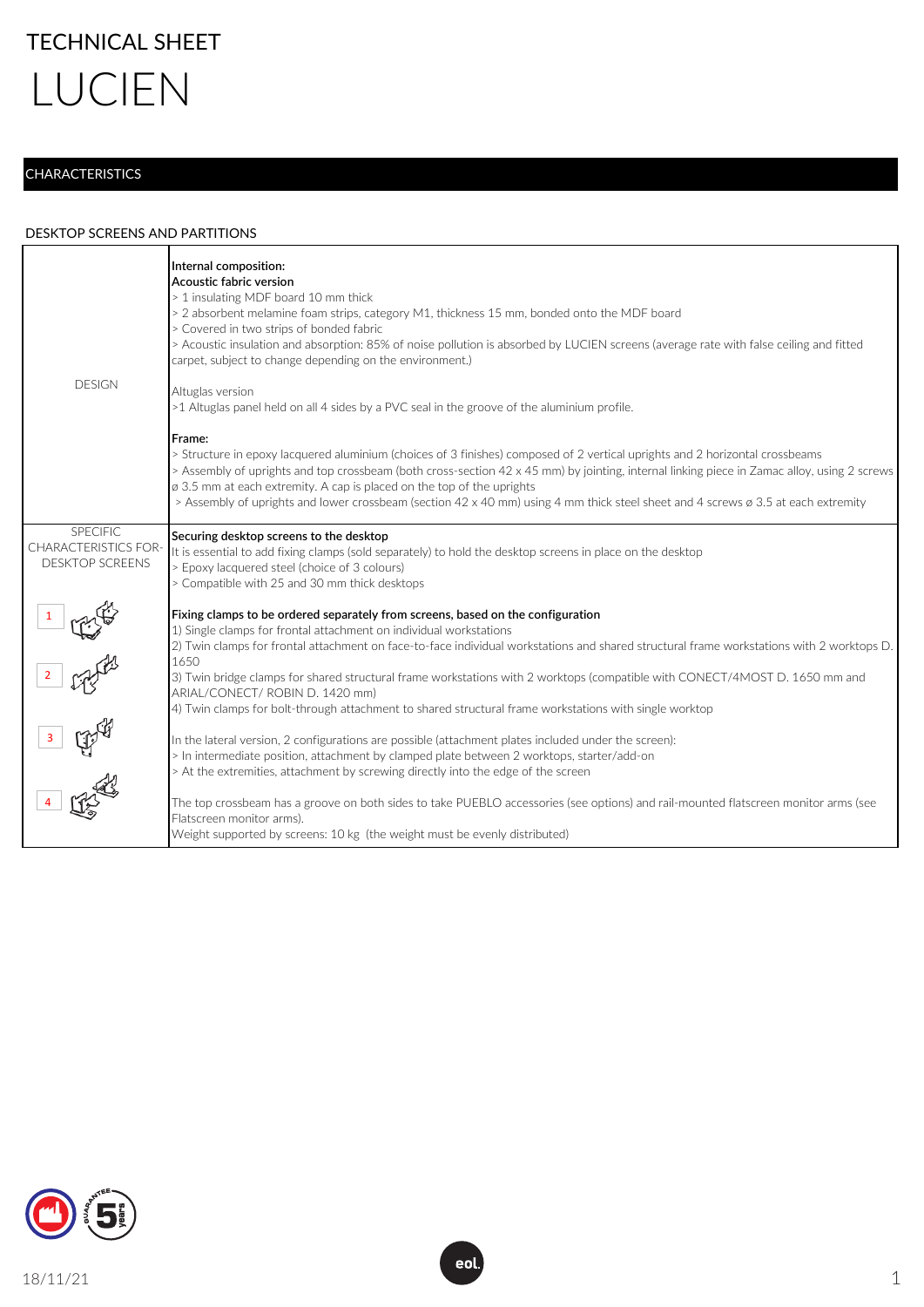

## DESKTOP SCREEN OPTIONS

|                    | The top crossbeam has a groove on both sides to take PUEBLO accessories and rail-mounted flatscreen monitor arms (see Flatscreen<br>monitor arms). |
|--------------------|----------------------------------------------------------------------------------------------------------------------------------------------------|
| <b>ACCESSORIES</b> | <b>PUEBLO Accessories</b><br>> Sheet steel 1 mm thick                                                                                              |
|                    | > Finish: lacquered epoxy (see metals shade card)                                                                                                  |

## PARTITION OPTIONS

| STATIC AND MOBILE<br><b>FOOT</b> | Stabiliser foot to avoid tipping of partition:<br>> Lacquered steel (choice of 3 finishes) with 2 threaded holes ø 8 mm at each extremity in which to attach castors (sold as an option) and a<br>central hole $\varnothing$ 15 mm to take the height adjustable foot<br>> Stabiliser foot dimensions 449 x 78.5 x 6 mm |
|----------------------------------|-------------------------------------------------------------------------------------------------------------------------------------------------------------------------------------------------------------------------------------------------------------------------------------------------------------------------|
| Н                                | Fixed stabiliser foot to be ordered based on configuration:<br>> In line: 2 feet are required for a starter partition, then 1 foot between every 2 partitions<br>> For 2, 3 ("T" shaped layout) or 4 angled partitions (in cruciform layout): no stabiliser feet required.                                              |
|                                  | <b>Possible to add castors sold as an option</b> (colour: White or Aluminium grey) $\alpha$ 65 mm with brakes<br>> Sold in sets of 4 castors (for 2 stabiliser feet)<br>> Mobile feet should always be ordered in sets of 2 to equip one partition                                                                      |
| <b>CABLE TROUGH</b>              |                                                                                                                                                                                                                                                                                                                         |
|                                  | Horizontal cable trough:<br>> Lacquered steel (choice of 3 finishes)<br>> L. 800 or L. 1200 mm depending on partition width<br>> To insert into the groove on the bottom crossbeam                                                                                                                                      |



eol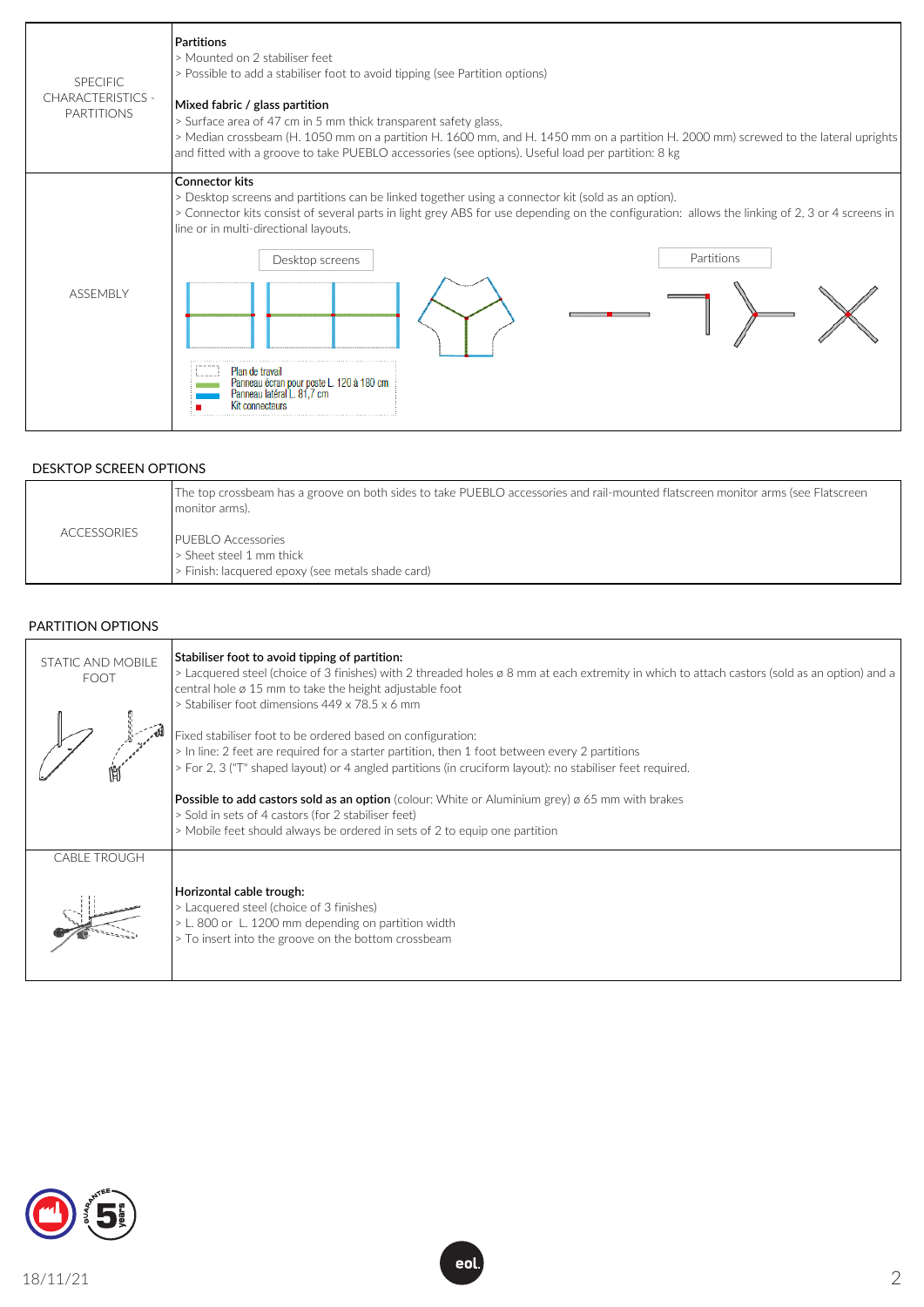| <b>ACOUSTIC DESKTOP SCREENS</b>   |                                                       |  |  |
|-----------------------------------|-------------------------------------------------------|--|--|
| OVERALL SCREEN DIMENSIONS (in mm) |                                                       |  |  |
| Height                            | 400                                                   |  |  |
| Width                             | 1200 / 1400 / 1600 / 1800                             |  |  |
| Thickness                         | 42                                                    |  |  |
|                                   | USEFUL DIMENSIONS OF SCREEN (in mm) / Clamps included |  |  |
| Height                            | 400                                                   |  |  |
| Width                             | 1200 / 1400 / 1600 / 1800                             |  |  |
| Thickness                         | 42                                                    |  |  |
| WEIGHT (in kg)                    |                                                       |  |  |
| Weight supported (kg)             | 10                                                    |  |  |

\* Dimensions measured between the worktop and the top of the screen